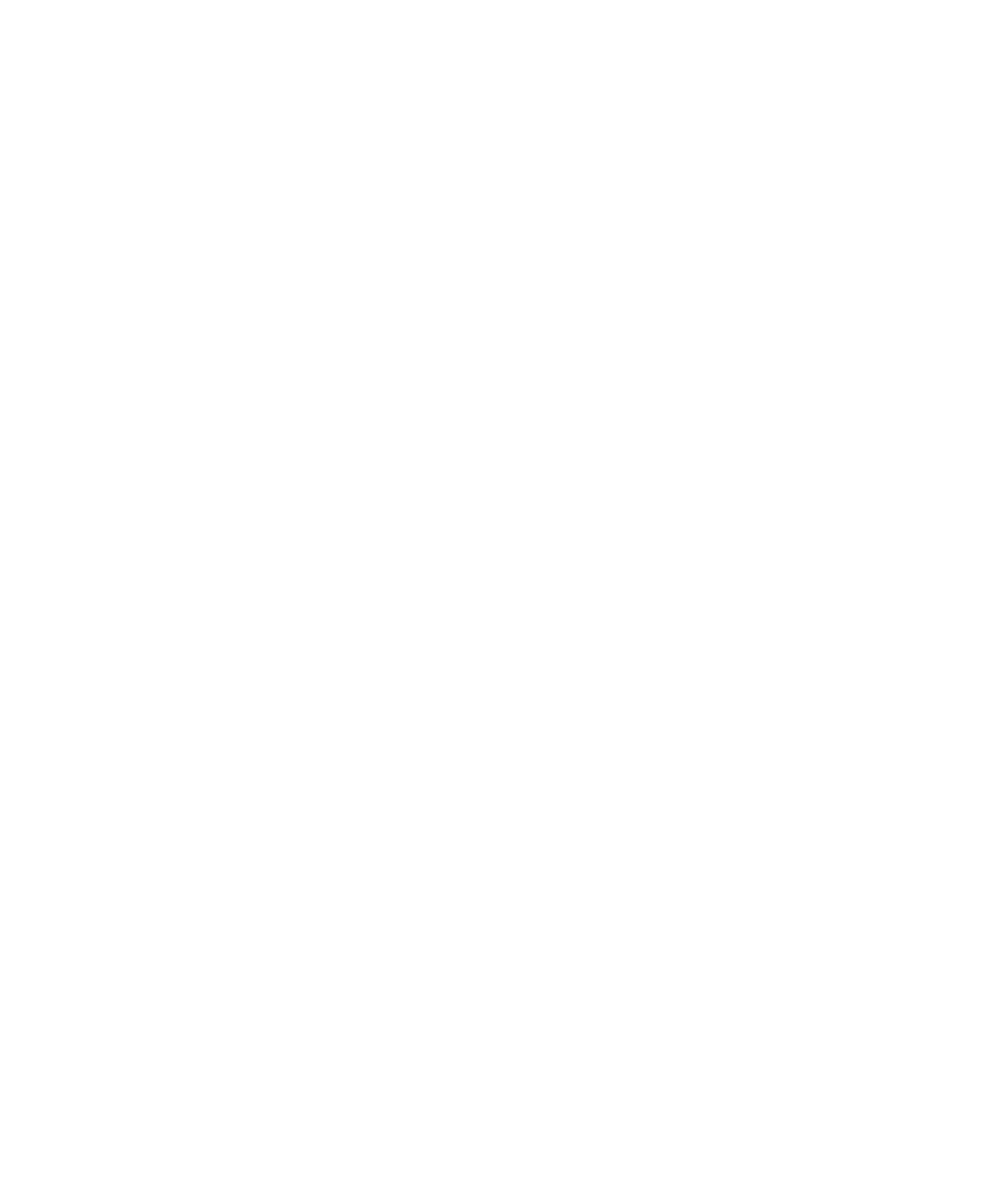### **THE SERVICE OF THE LORD'S DAY**

June 26, 2022 10:30 AM

# **CENTERING OURSELVES FOR WORSHIP**

 **Prelude** Holy Spirit, Come and Fill my Heart Dohyun Kim Esther Lee, piano

# **Words of Welcome**

*Thank you for joining us today. We hope that today's service will be meaningful for you. You can always visit us at our website for the latest happenings and information. <https://www.rolandparkchurch.org/>*

*If this is your first time with us, you can email Pastor Mark to introduce yourself and learn more about the congregation: [pastor@rolandparkchurch.org](mailto:pastor@rolandparkchurch.org)*

> All today's music is used by permission: CCLI - Christian Copyright Licensing International 17205 SE Mill Plain Blvd, Suite 150, Vancouver, WA 98683 *© 2020 CCLI, All rights reserved*

*Permission to podcast / stream the music in this service obtained from ONE LICENSE, License # A-735403. All rights reserved.*

# **\*CALL TO WORSHIP**

Day by day, God leads us: **to the deep, deep pools of peace, to the green, lush lawns of grace.** Day by day, Jesus calls us: **to pour out ourselves in service, to anoint the stranger with hope.** Day by day, the Holy Spirit shows us: **the community we could be, the family we are called to become.**

**\*HYMN # 372** O for a World AZMON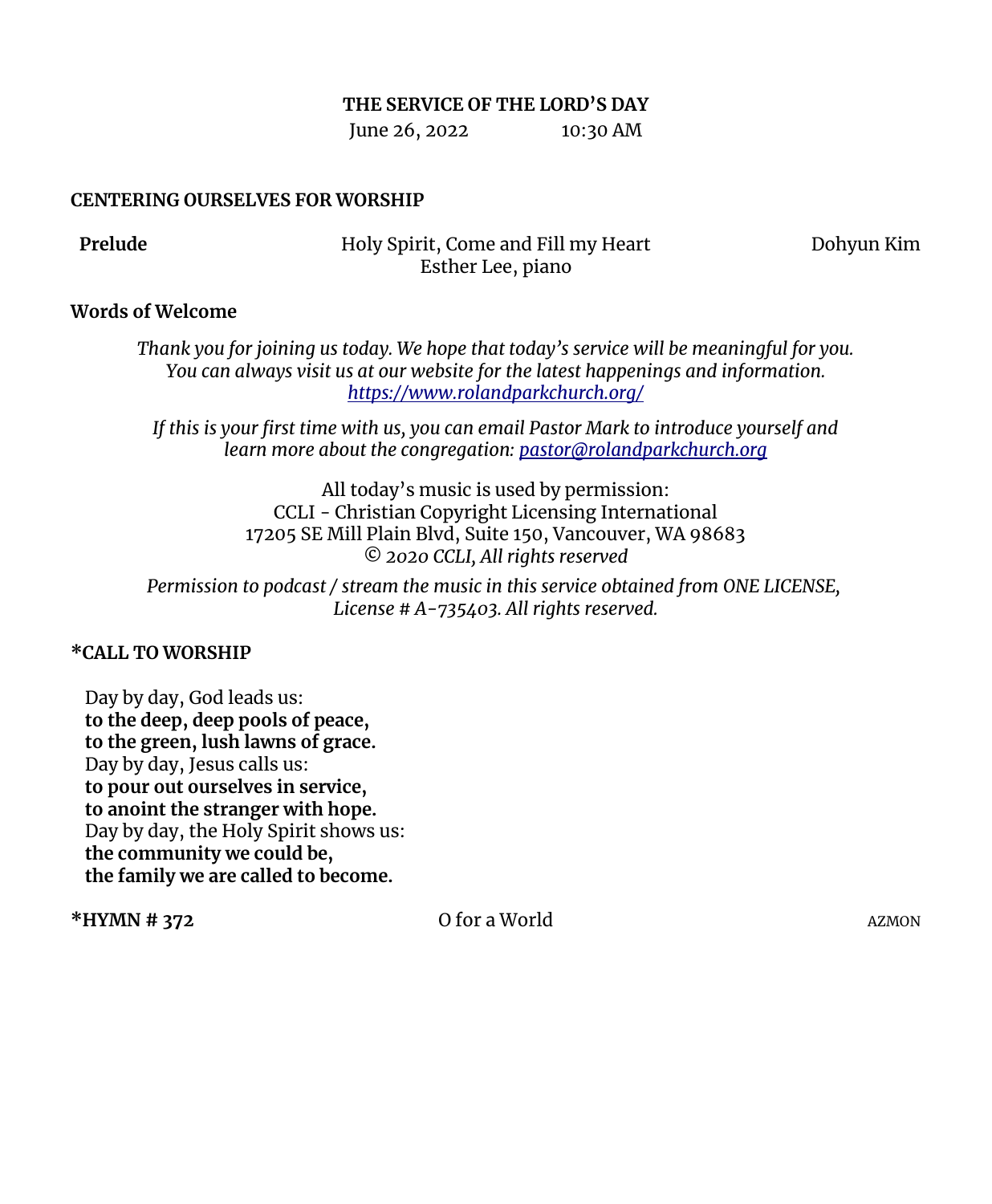

# **PRAYER OF CONFESSION**

**Merciful and loving God: when we are ungrateful, remind us of your grace. When we are oblivious, open our eyes. When we are harsh, gentle our spirit. When we are apathetic, show us your suffering children. When we demean ourselves, whisper that we are created in your image. When we lose all hope, show us the empty tomb. So shape us, and turn us around, that we will live with blessing and grace and light. Amen.**

# *Time of Silent Prayer*

# **ASSURANCE OF GOD'S LOVE**

Friends, hear the good news: Jesus came not to condemn us, but to love us and save us and show us the way. Know that we are forgiven, and be at peace. **Thanks be to God. Amen.**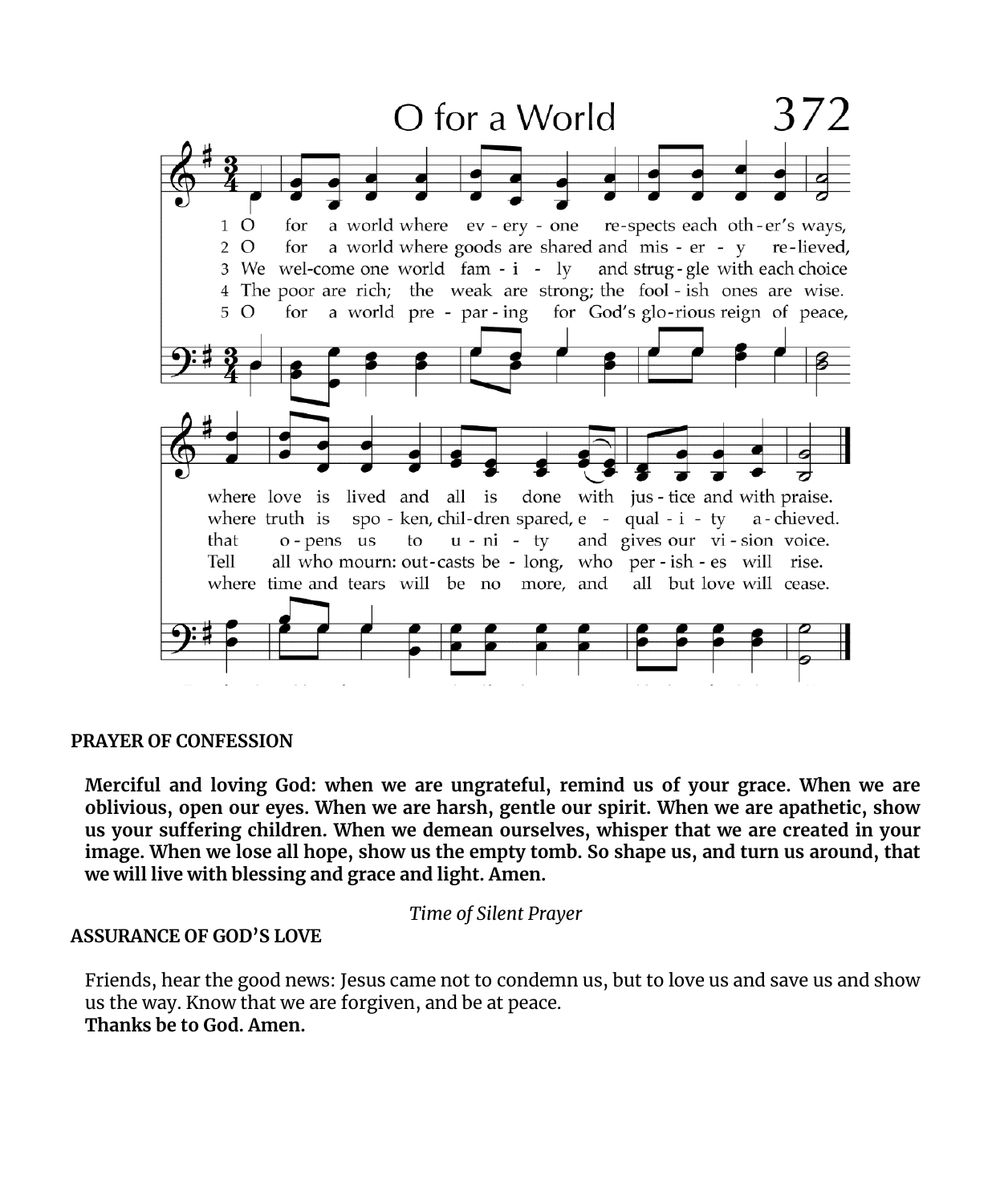### **\*SUNG RESPONSE #379** WE SHALL OVERCOME

# *We shall live in peace; we shall live in peace; we shall live in peace someday.*

*Refrain: O, deep in my heart I do believe we shall overcome someday!*

# **PASSING THE PEACE**

**SOLO** Katie Hosier, soloist

# **SUNG PRAYER FOR UNDERSTANDING #288** LIVING GOD

*Spirit of the living God, fall afresh on me. Spirit of the living God, fall afresh on me. Melt me; mold me; fill me; use me. Spirit of the living God, fall afresh on me.*

# **GOD'S STORY** Acts 2: 1-21

*When the day of Pentecost had come, they were all together in one place. And suddenly from heaven there came a sound like the rush of a violent wind, and it filled the entire house where they were sitting. Divided tongues, as of fire, appeared among them, and a tongue rested on each of them. All of them were filled with the Holy Spirit and began to speak in other languages, as the Spirit gave them ability.*

*Now there were devout Jews from every nation under heaven living in Jerusalem. And at this sound the crowd gathered and was bewildered, because each one heard them speaking in the native language of each. Amazed and astonished, they asked, "Are not all these who are speaking Galileans? And how is it that we hear, each of us, in our own native language? Parthians, Medes, Elamites, and residents of Mesopotamia, Judea and Cappadocia, Pontus and Asia, Phrygia and Pamphylia, Egypt and the parts of Libya belonging to Cyrene, and visitors from Rome, both Jews and proselytes, Cretans and Arabs—in our own languages we hear them speaking about God's deeds of power." All were amazed and perplexed, saying to one another, "What does this mean?" But others sneered and said, "They are filled with new wine."*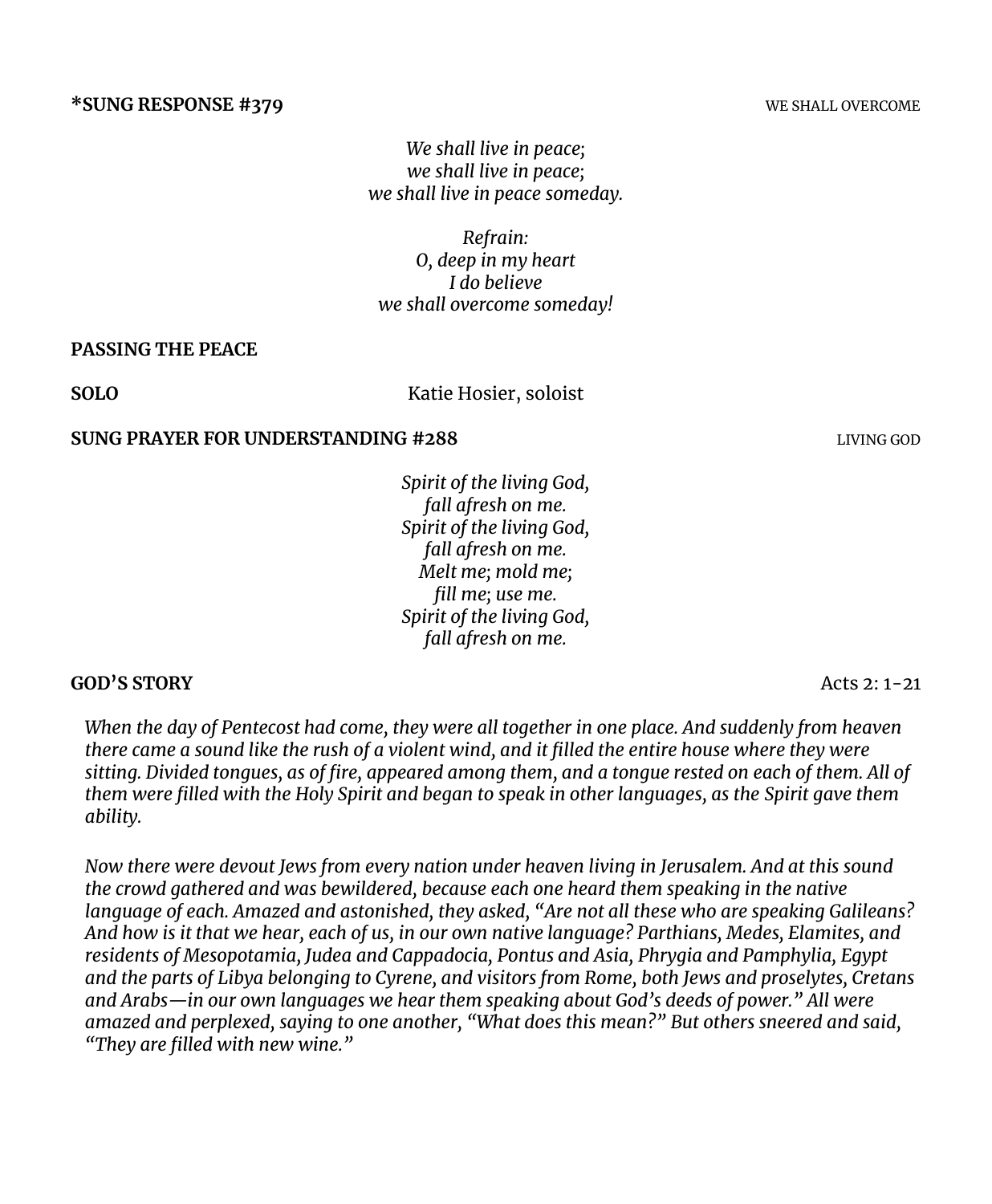*But Peter, standing with the eleven, raised his voice and addressed them, "Men of Judea and all who live in Jerusalem, let this be known to you, and listen to what I say. 15 Indeed, these are not drunk, as you suppose, for it is only nine o'clock in the morning. 16 No, this is what was spoken through the prophet Joel:*

*'In the last days it will be, God declares, that I will pour out my Spirit upon all flesh, and your sons and your daughters shall prophesy, and your young men shall see visions, and your old men shall dream dreams. Even upon my slaves, both men and women, in those days I will pour out my Spirit; and they shall prophesy. And I will show portents in the heaven above and signs on the earth below,*

*blood, and fire, and smoky mist. The sun shall be turned to darkness and the moon to blood, before the coming of the Lord's great and glorious day. Then everyone who calls on the name of the Lord shall be saved.'*

For the Word of God in scripture, For the Word of God among us, For the Word of God within us, **Thanks be to God.**

**MESSAGE** Filled with the Spirit The Rev. Sharon Smith

*We are pleased to welcome the Rev. Sharon Smith back to RPPC. She is a long-time friend of the congregation as well as founding and current pastor of The Gathering of Baltimore, a cross denominational worshipping community. Prior to receiving her M.A. in Theology from the Ecumenical Institute at St. Mary's Seminary, Sharon was a human resources executive for Black and Decker.* 

**\*HYMN #692** Spirit, Open My Heart WILD MOUNTAIN THYME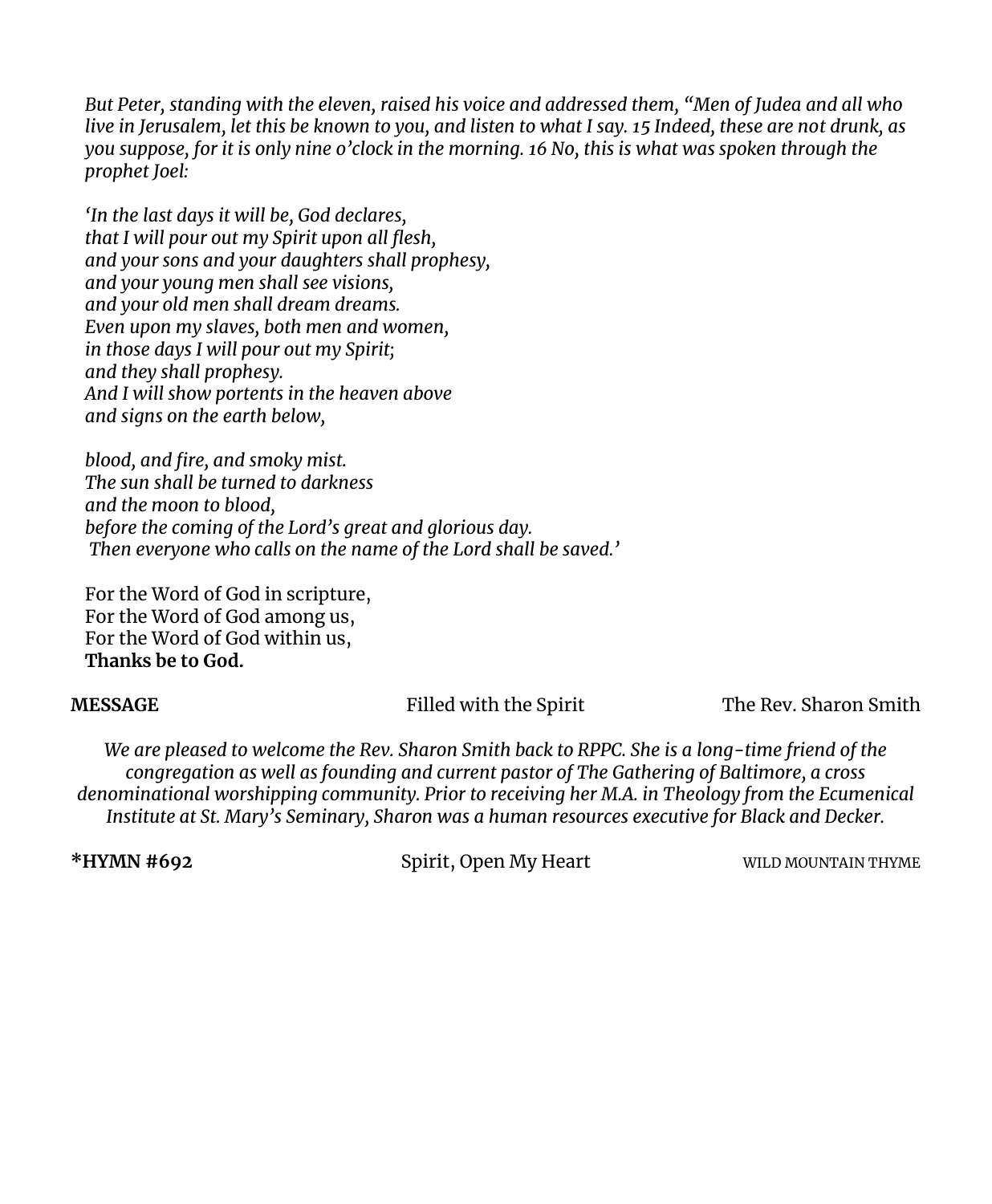DEDICATION AND STEWARDSHIP

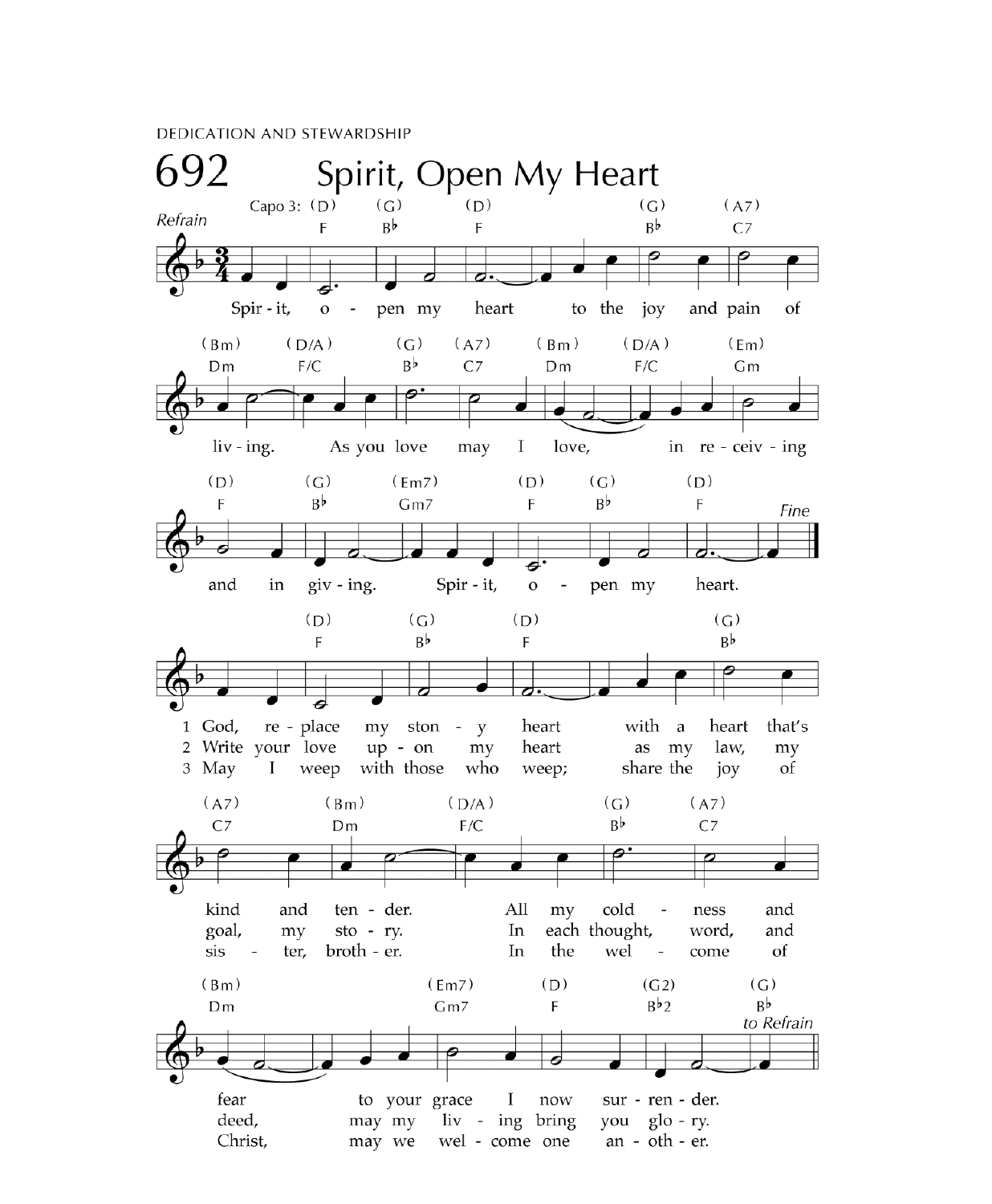# **PRAYERS OF THE PEOPLE**

*During the prayer there will be a time for you to give voice to your own prayers, after which the leader will say, "Lord, in your mercy," or "Lord, we give thanks," and the entire congregation responds, "Hear our prayer."*

# **THE LORD'S PRAYER**

**Our Father, who art in heaven, hallowed be thy name. Thy kingdom come, thy will be done, on earth as it is in heaven. Give us this day our daily bread; and forgive us our debts, as we forgive our debtors; and lead us not into temptation, but deliver us from evil. For thine is the kingdom and the power and the glory, forever. Amen.**

### **OFFERING**

Offertory Katie Hosier, soloist

\*Doxology (Hymn #606) OLD HUNDREDTH

*Praise God, from whom all blessings flow; Praise God, all creatures here below; Praise God above, ye heavenly host; Praise Father, Son, and Holy Ghost. Amen.*

\*Prayer of Dedication

**\*HYMN #290** O Day of Joy and Wonder! JONATHAN'S TUNE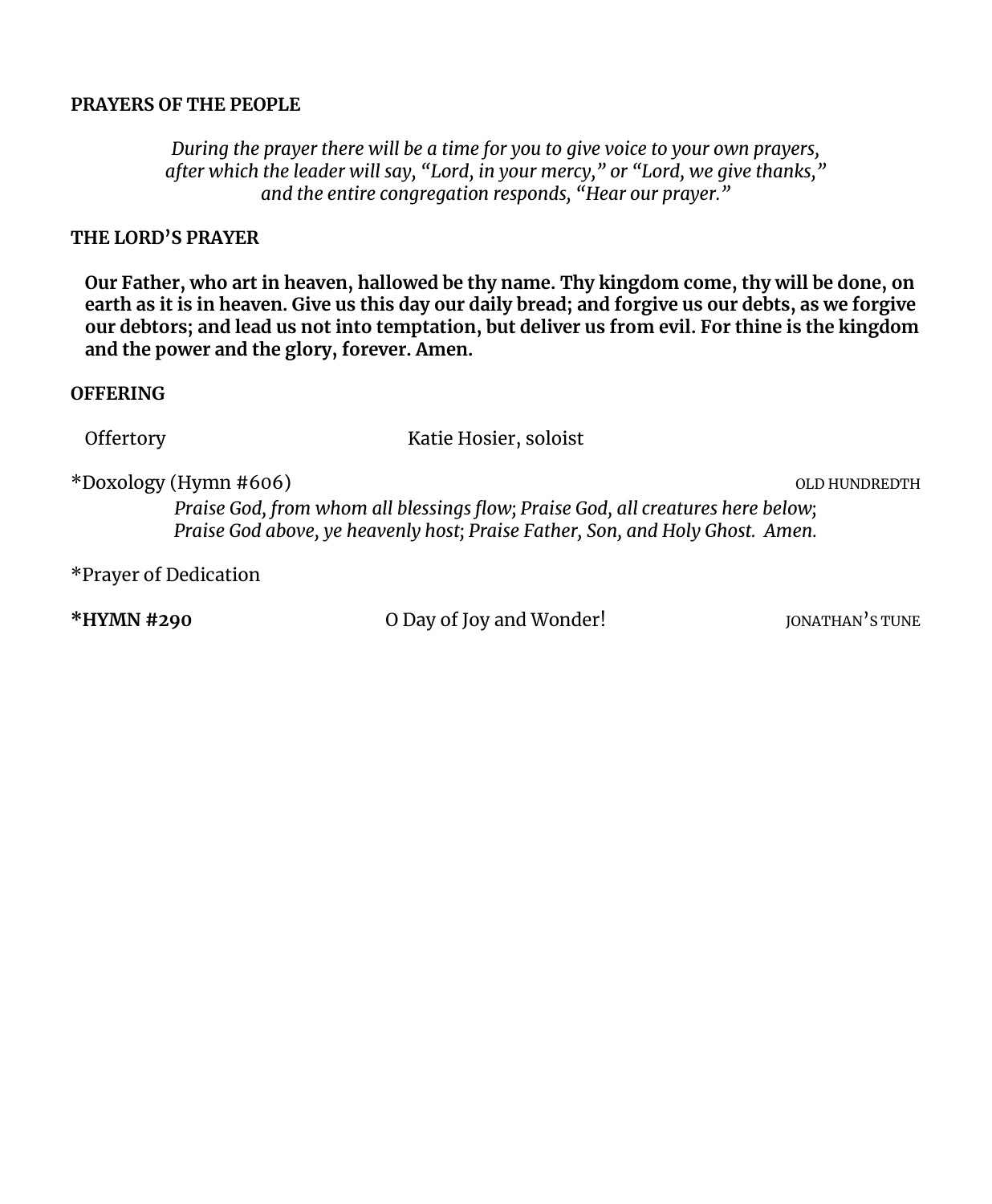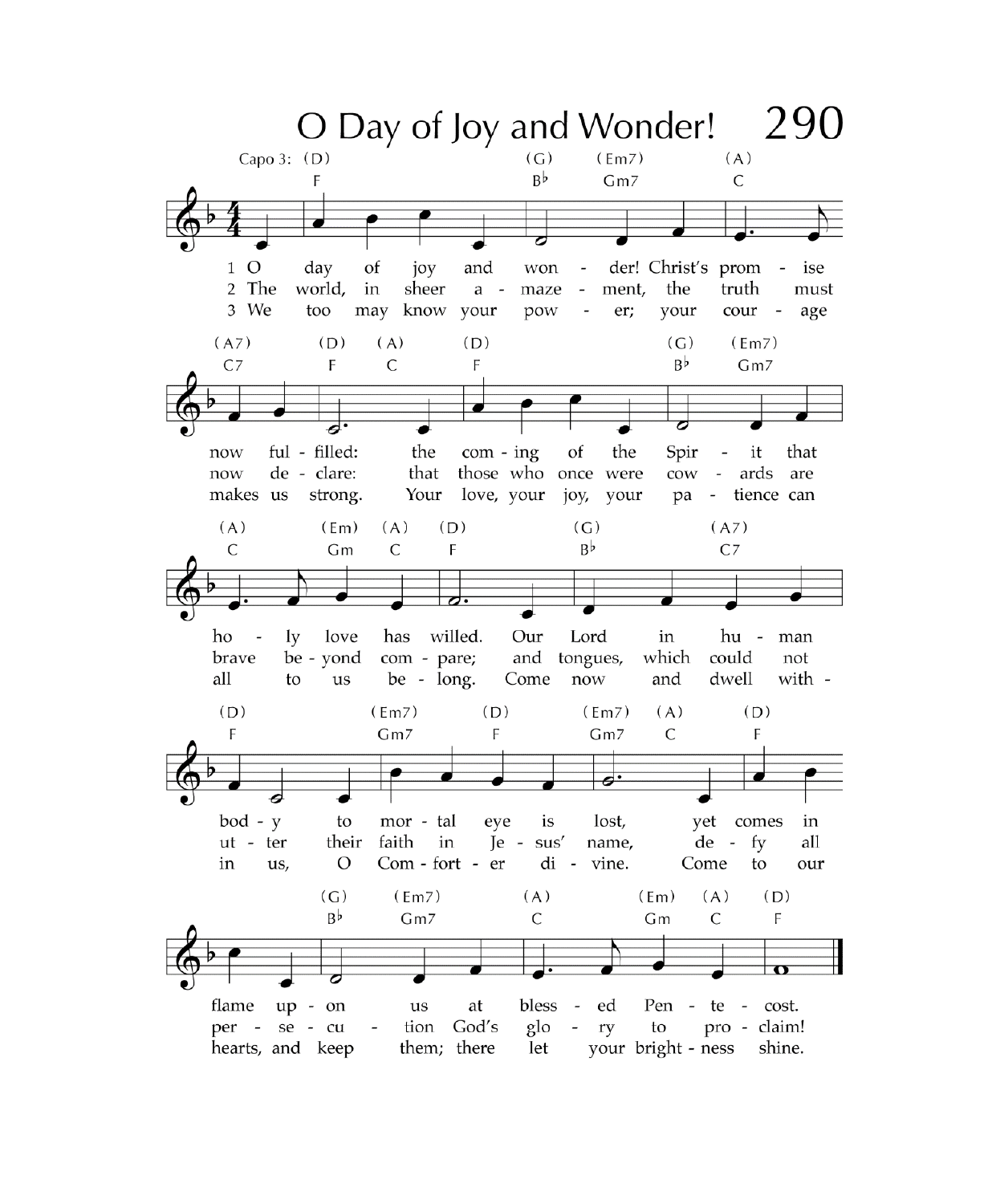# \***CHARGE AND BENEDICTION**

*Following today's service you are invited to join us for a time of fellowship.*

**POSTLUDE** Trumpet Voluntary **Trumper Voluntary** Jeremiah Clarke Esther Lee, organ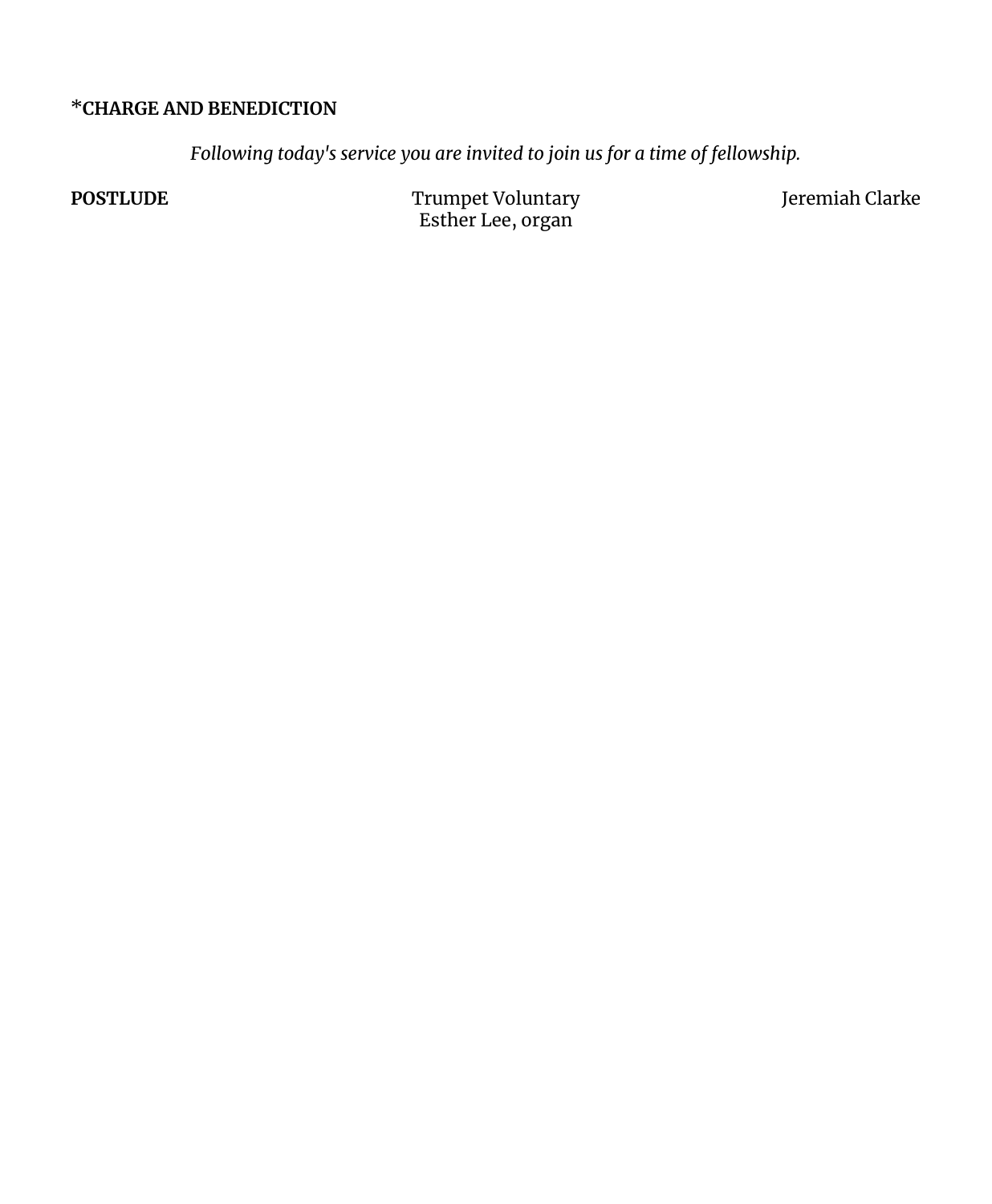# **IN OUR THOUGHTS AND PRAYERS TODAY**

*We look to our Lord for strength and healing. We look to each other to see our Lord in action.* We remember all those in harm's way, those recovering from natural disasters, refugees and people in conflict, and facing new challenges. Among our church family: **Joan Buttner, Sandy Budd** (daughter-in-law of Margaret Budd), the friends and loved ones of **Suzanne Wolff, Kathy Matava, Ruth Billet,** the friends and loved ones of **Mary Ellen Thomsen,** the community of Roland Park and **David & Danny Guillaume along with the staff and children of Kay Papa Nou & Unity House.**

# **IN PREPARATION FOR NEXT SUNDAY**

**July 3, 2022**

The Reverend Christa Burns preaching Celebration of the Lord's Supper

10:30 AM Worship



# **AudioFetch Hearing Assistance: Stream Real Time Audio to Your Personal Device**

- 1. Download and open the free AudioFetch app from the app store on your device
- 2. In the sanctuary, connect your device wifi to the network: AudioFetchExpress
- 3. Connect your device to air pods or earbuds to listen to real time audio streaming